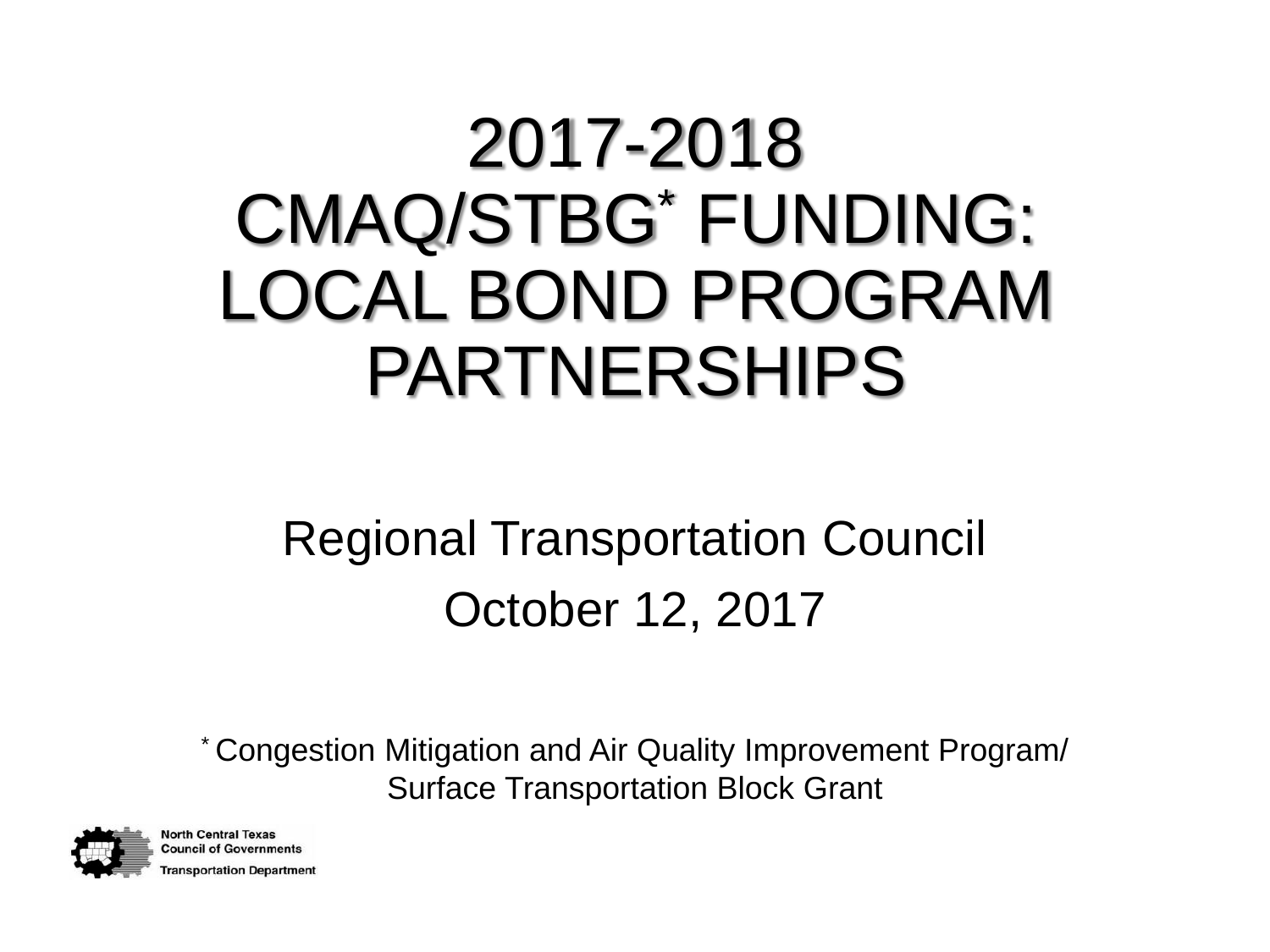#### CMAQ/STBG FUNDING PROGRAMS

| <b>STATUS</b>                                | <b>PROGRAM</b>                                                                                                       |  |
|----------------------------------------------|----------------------------------------------------------------------------------------------------------------------|--|
|                                              | <b>Federal/Local Funding Exchanges</b>                                                                               |  |
| $\boxtimes$                                  | <b>Automated Vehicle Program</b>                                                                                     |  |
| $\boldsymbol{\nabla}$                        | <b>Strategic Partnerships</b>                                                                                        |  |
| $\boxtimes$                                  | <b>Planning and Other Studies</b>                                                                                    |  |
|                                              | 10-Year Plan/Proposition 1 Adjustments                                                                               |  |
| П                                            | Sustainable Development Phase 4: Turnback Program, Context<br>Sensitive, Transit Oriented Development (TOD) Projects |  |
| $\boldsymbol{\nabla}$                        | <b>Transit Program</b>                                                                                               |  |
| $\Box$                                       | <b>Assessment Policy Programs/Projects</b>                                                                           |  |
|                                              | <b>Local Bond Program Partnerships</b>                                                                               |  |
| П                                            | Safety, Innovative Construction, and Emergency Projects                                                              |  |
|                                              | Management and Operations (M&O), NCTCOG-Implemented,<br>and Regional/Air Quality Programs                            |  |
| $\blacksquare$ = Project Selection Completed |                                                                                                                      |  |

- = Pending STTC/RTC Approval
- = Program Partially Completed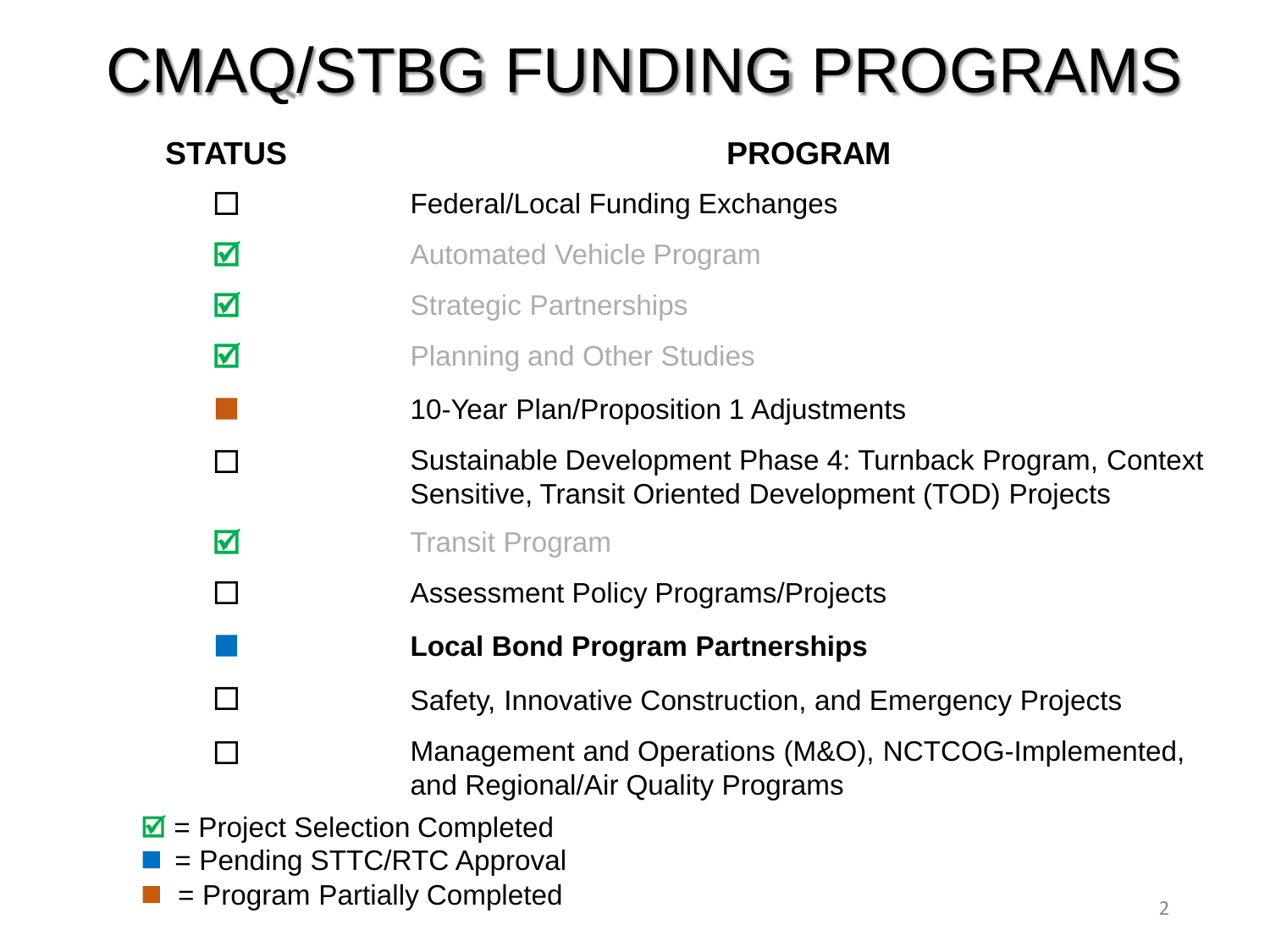#### CMAQ/STBG FUNDING PROGRAM: LOCAL BOND PROGRAM

| Description/<br>Purpose | To leverage bond funds for projects of<br>strategic importance to local governments<br>and the region.                       |
|-------------------------|------------------------------------------------------------------------------------------------------------------------------|
| <b>Current Requests</b> | • City of Dallas Bond Program (pending<br>bond election decision by City Council)<br>• Parker County Bond Program<br>Others? |
| <b>Next Steps</b>       | Finalize projects with Parker County and<br>City of Dallas.<br>Possible Action in late 2017/early 2018.                      |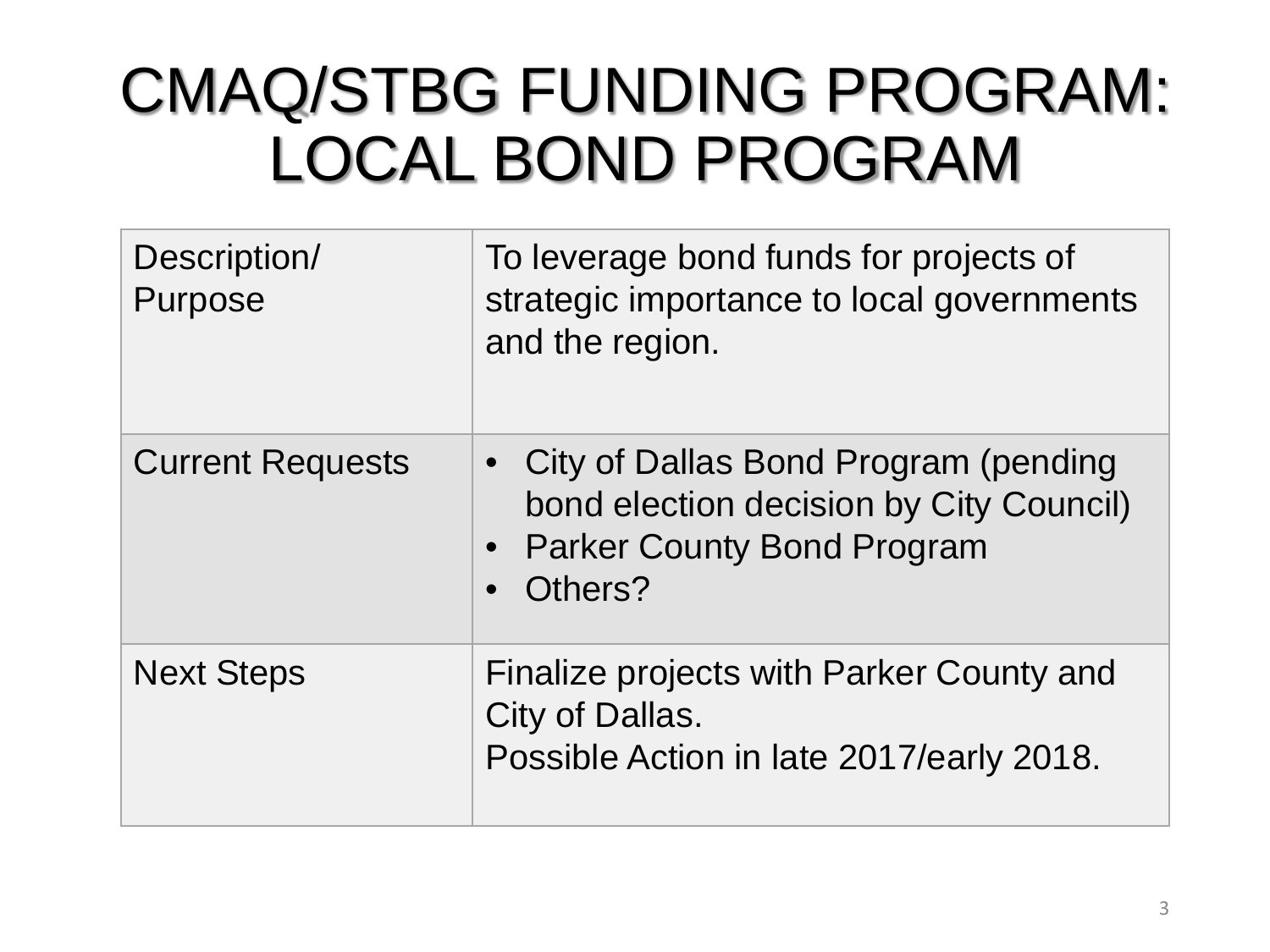### PROPOSED FUNDING BY AGENCY

| <b>AGENCY</b>             | <b>PROPOSED FEDERAL</b><br><b>FUNDING1,2</b> |
|---------------------------|----------------------------------------------|
| <b>City of Dallas</b>     | \$43,537,4873                                |
| <b>Hunt County</b>        | \$16,104,0004                                |
| <b>Parker County</b>      | \$12,528,0004                                |
| <b>City of Cedar Hill</b> | \$280,000                                    |
| Total                     | \$72,449,487                                 |

1: All Regional Transportation Council (RTC) funds would be contingent upon bond program/private sector contributions materializing. Individual projects will not be added to the Transportation Improvement Program (TIP) until the overall agreement about each partnership is executed, if needed.

2: Additional details on the individual projects, funding amounts, and timing can be found in Reference Item 5.1.

3: In addition to this funding, up to \$40 million has been approved for the Southern Gateway Pedestrian Plaza through a previous RTC action.

4 4: The 20 percent State match increases the total construction funding to \$20.13 million in Hunt County, and \$15.66 million in Parker County.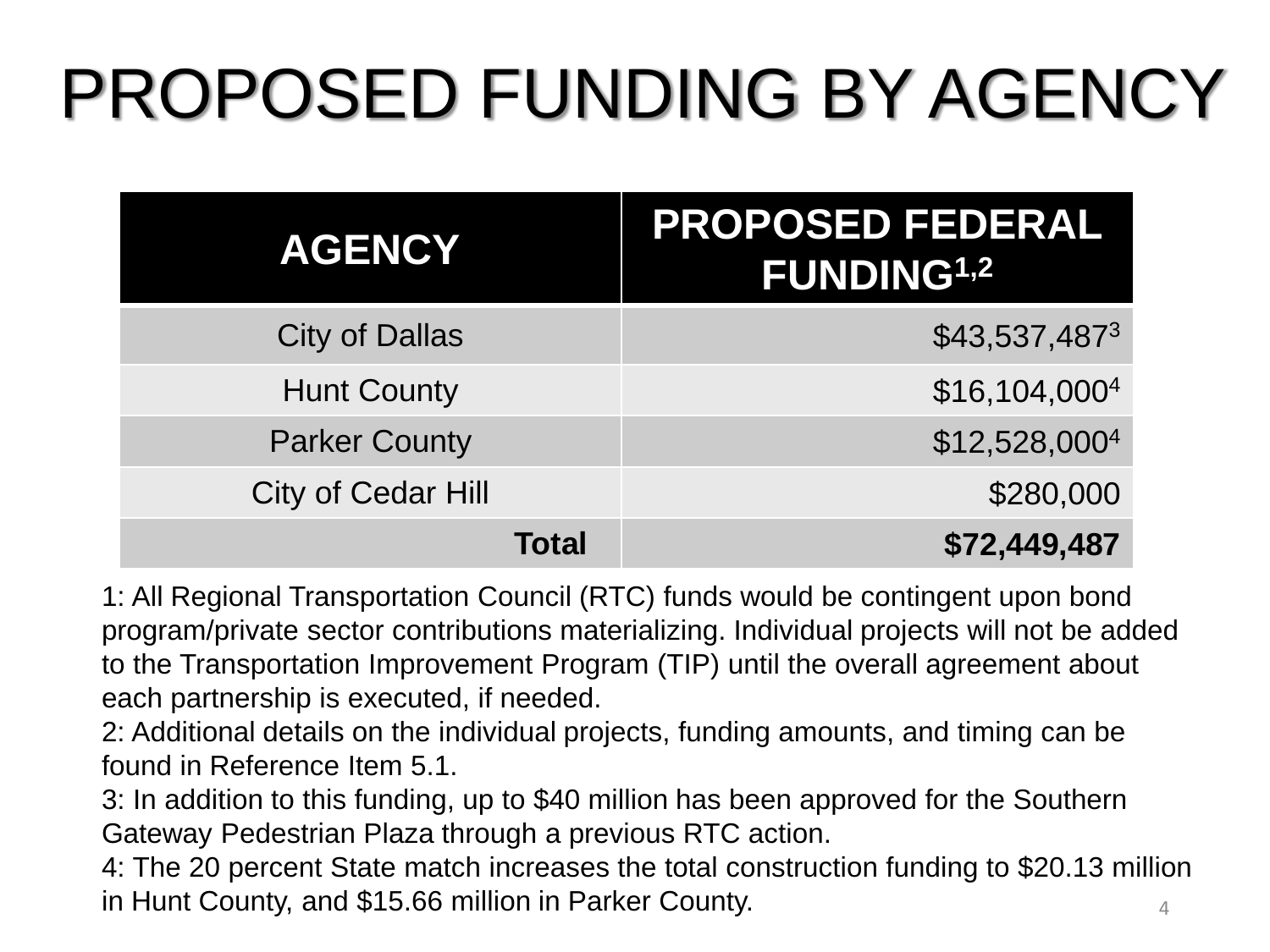### TIMELINE

| <b>MEETING/TASK</b>     | <b>DATE</b>                       |
|-------------------------|-----------------------------------|
| <b>STTC</b> Information | August 25, 2017                   |
| <b>RTC</b> Information  | September 14, 2017                |
| <b>Public Meetings</b>  | September 11, 13, and 18,<br>2017 |
| <b>STTC Action</b>      | September 22, 2017                |
| <b>RTC Action</b>       | <b>October 12, 2017</b>           |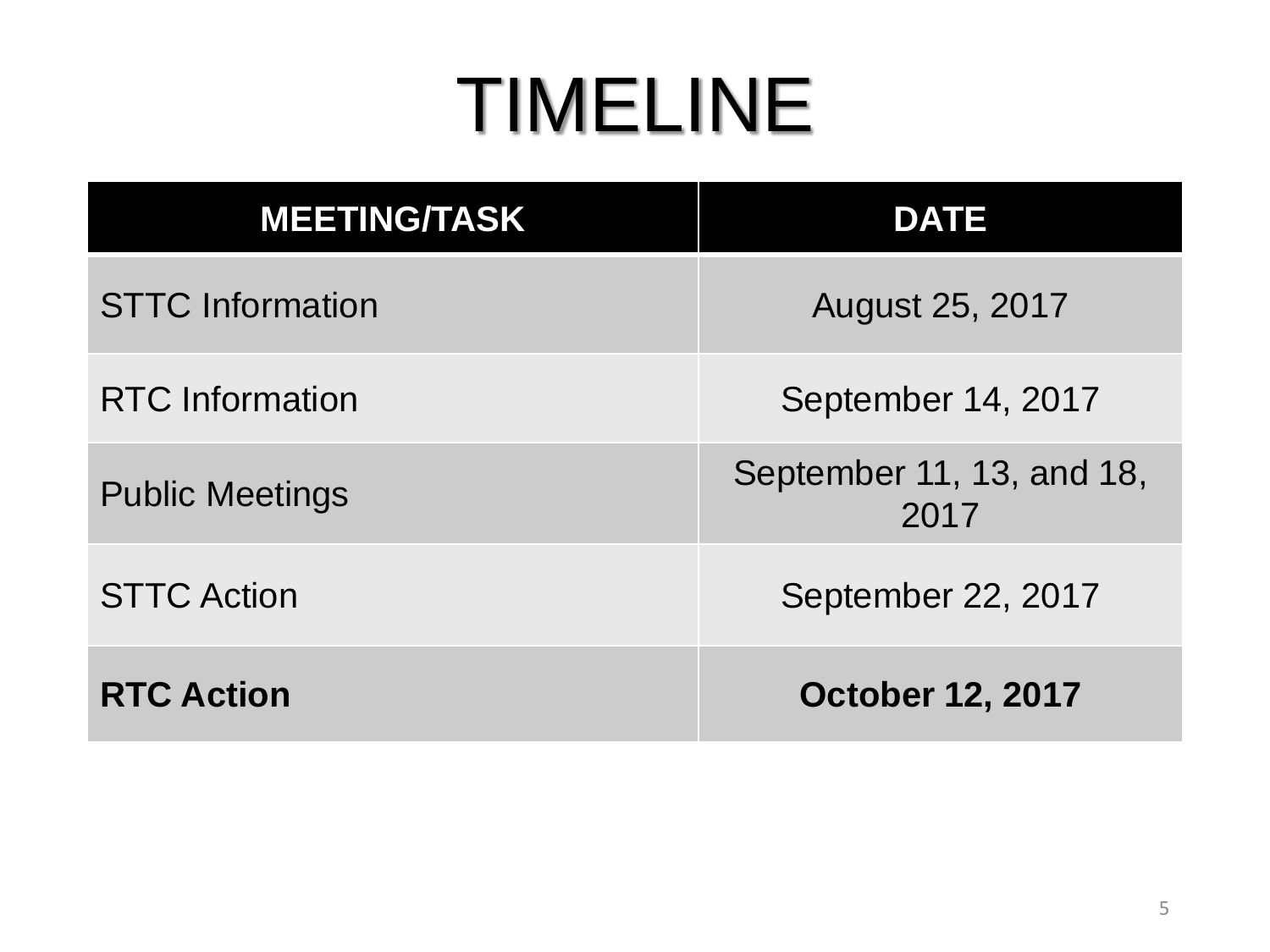# ACTION REQUESTED

- RTC approval of:
	- The proposed list of projects to fund through the 2017-2018 CMAQ/STBG: Local Bond Program Partnerships Program (Reference Item 5.1)
	- Administratively amending the 2017-2020 Transportation Improvement Program (TIP)/Statewide Transportation Improvement Program (STIP) and other planning/administrative documents to incorporate these changes.